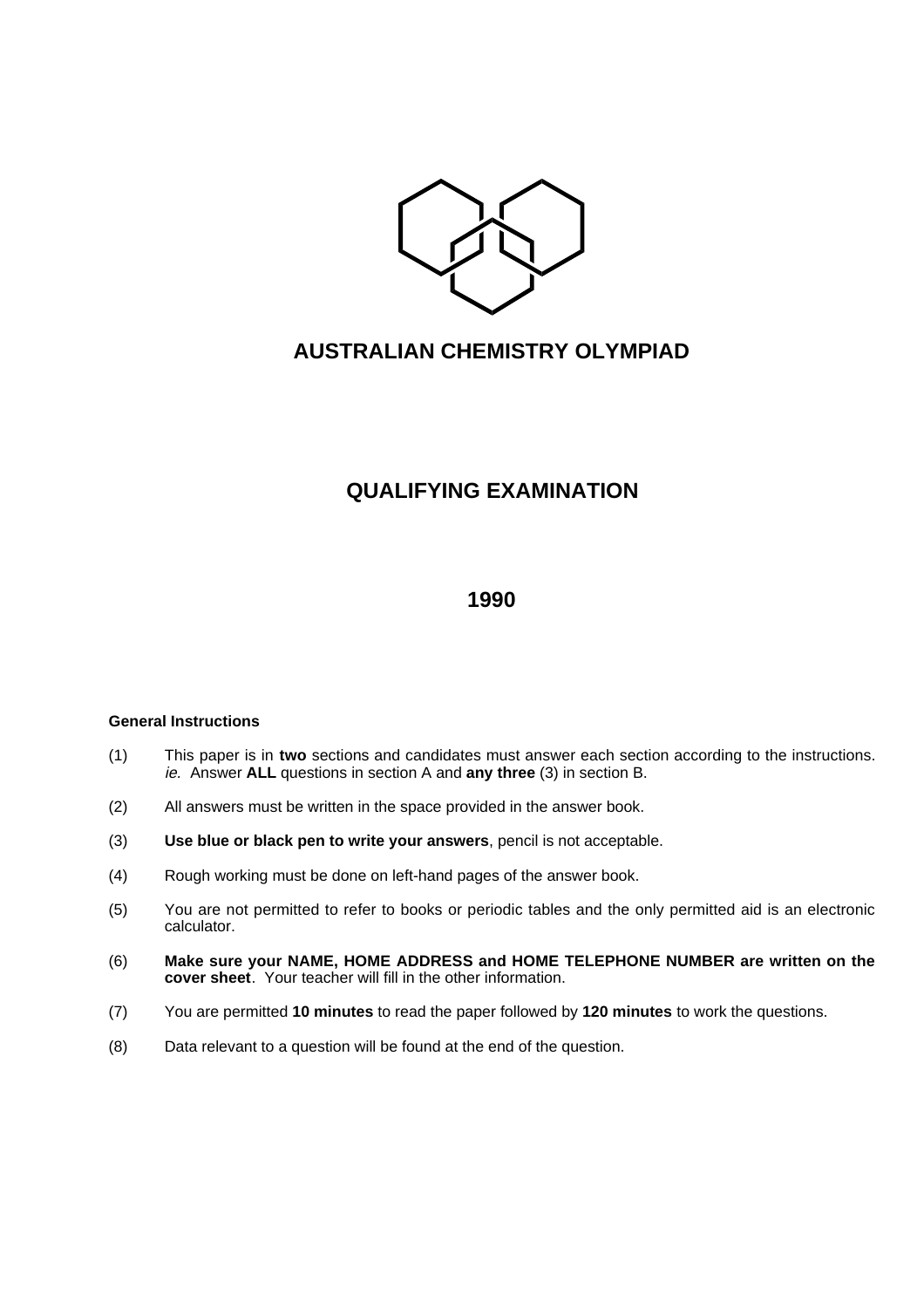## **SECTION A**

It is intended that candidates devote not more than **30 minutes to this section.** Answer **ALL** fifteen (15) questions in this section. Only one choice is allowed per question and this should be made by clearly crossing the chosen answer box in **the answer book.** If you make a mistake, **correct it clearly** so that the examiners can read your answer.

**Q1** 20 cm3 of a gaseous element **X** reacts with excess of an element **Y** to form 40 cm3 of a gaseous compound of **X** and **Y**. All volumes are measured under the same conditions of temperature and pressure.

From this information it can be deduced that:

- **A** The molecule of **X** contains at least two atoms of **X**.
- **B** The formula of the compound formed is **XY**.
- **C** Molecules of **X** cannot consist of more than two atoms.
- **D X** is less dense than the compound of **X** and **Y**.
- **E X** is more dense than the compound of **X** and **Y**.
- **Q2** Benzamide (**2**) may be prepared by the action of concentrated ammonia upon benzoyl chloride (**1**)

$$
\begin{array}{ccc} C_6H_5COCl & + & 2NH_3 & \longrightarrow & C_6H_5CONH_2 & + & NH_4Cl \\ & & (1) & & (2) & \end{array}
$$

In one such reaction 65  $cm<sup>3</sup>$  of concentrated ammonia (an excess) was reacted with 15.0g of benzoyl chloride to give 11.1g of pure benzamide.

The percentage yield of benzamide is:

**A** 
$$
\frac{11.1}{15.0} \times 100
$$
  
\n**B**  $\frac{(15.0 - 11.1)}{15.0} \times 100$   
\n**C**  $\frac{11.1}{65} \times 100$   
\n**D**  $\frac{121}{141} \times 100$   
\n**E**  $\frac{11.1 \times 141}{121 \times 15.0} \times 100$ 

## **Data**

Relative molecular masses: benzoyl chloride (**1**) 141; benzamide(**2**) 121. Density of benzoyl chloride (**<sup>1</sup>**) 1.21 gcm-3.

- **Q3** The dissociation constant  $K_a$  of a weak monobasic acid is 10<sup>-7</sup>. What is the approximate pH of a 0.1M solution of the acid?
	- **A** 1
	- **B** 2
	- **C** 3
	- **D** 4
	- **E** 5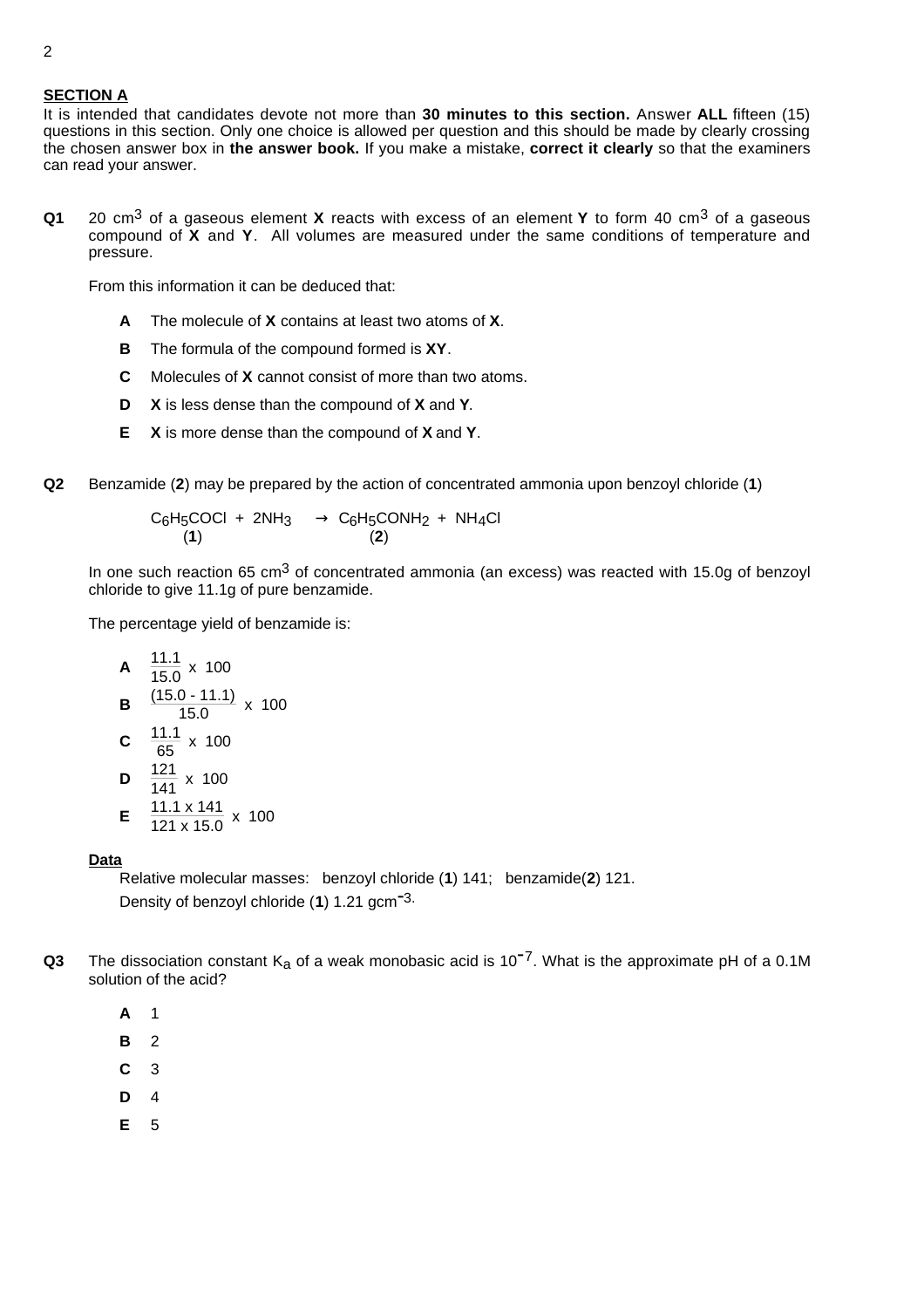**Q4** An oxyacid of phosphorus has the following properties.

Complete neutralisation of the acid with sodium hydroxide solution gives an aqueous solution of sodium ions and oxyacid anions in the ratio 2:1. When a solution of the acid is warmed with silver nitrate solution metallic silver is deposited.

What is the structure of the oxyacid?



**Q5** Ustic acid (**3**) is a natural compound found in lichens.

Which statement correctly represents four of the functional groups present in ustic acid?



| $\mathbf{A}$ | carboxylic acid | ketone | aldehyde        | alcohol  |
|--------------|-----------------|--------|-----------------|----------|
| B            | ether           | ketone | alcohol         | aldehyde |
| $\mathbf C$  | carboxylic acid | ketone | phenol          | alcohol  |
| D            | ester           | phenol | carboxylic acid | ketone   |
| Е            | alcohol         | phenol | ester           | ketone   |

- **Q6** A solution of a trivalent metal ion is electrolysed by a current of 5.0A for 10 minutes during which time 1.18g of metal was plated out. The identity of the metal is:
	- **A** cobalt
	- **B** chromium
	- **C** indium
	- **D** gallium
	- **E** bismuth

#### **Data**

Relative atomic masses: Co 58.93; Ga 69.72; In 114.82; Bi 208.98; Cr 52.00. 1 faraday =  $96,486$  coulombs.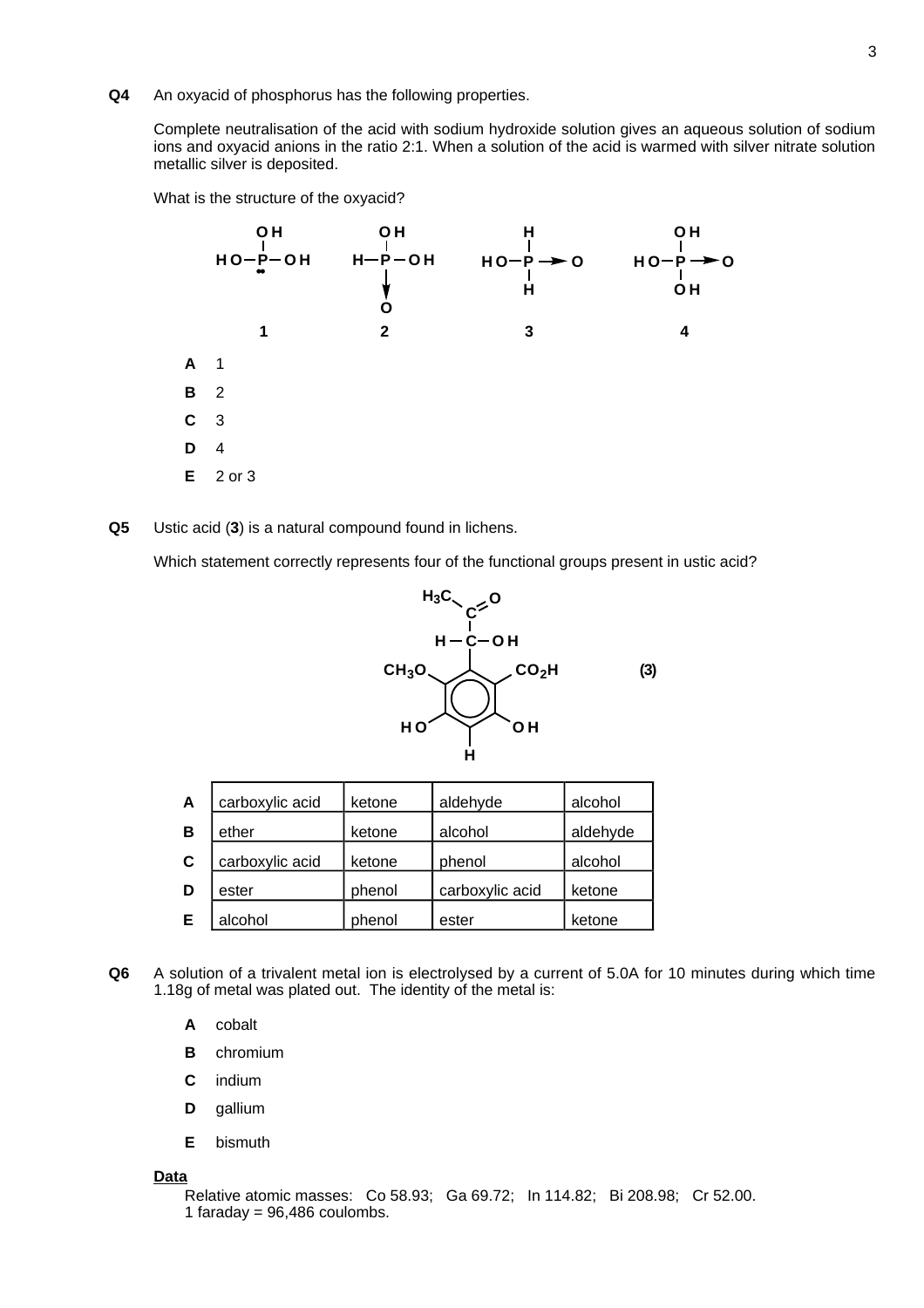

**Q8**



**Reaction path**

The energy profile shown above relates to the reaction:

 $CO(g) + NO<sub>2</sub>(g) - CO<sub>2</sub>(g) + NO(g)$ 

Which of the following statements follow from this?

- **A** The activation energy of the forward reaction is  $(x + y)$ .
- **B** ∆H for the reverse reaction is **x**.
- **C** The forward reaction is exothermic.
- **D** Both forward and reverse reactions are second order overall.
- **E** The activation energy for the reverse reaction is (**x y**).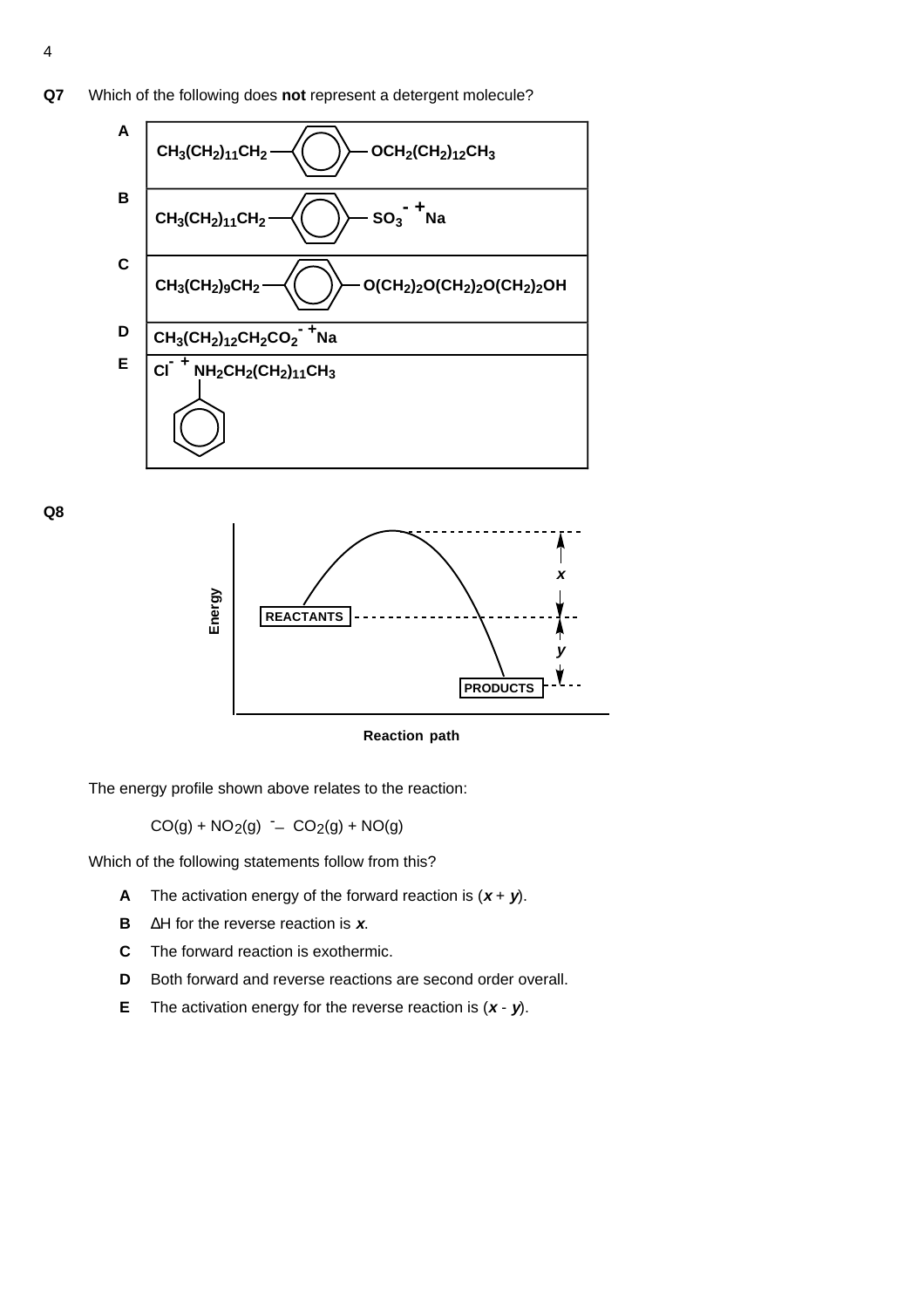**Q9** For a certain temperature the chemical reaction represented by the following equation has an equilibrium constant of 4.

 $CO(g) + H_2O(g)$  -  $CO_2(g) + H_2(g)$ 

A mixture initially containing one mole of each of carbon monoxide and steam is allowed to reach equilibrium. How many moles of carbon monoxide are now present?

- **A**  $\frac{1}{4}$ **B** <sup>1</sup>  $\frac{1}{3}$  $\mathbf{C}$  $\frac{1}{2}$ **D**  $\frac{2}{3}$ **E**  $\frac{3}{4}$
- **Q10** A coloured solution, known to contain two metal ions, was treated with excess cold sodium hydroxide solution. When filtered a whitish solid, slowly changing to brown, was retained on the filter paper and a colourless solution collected as the filtrate. Dropwise addition of hydrochloric acid to the filtrate produced a white precipitate which dissolved in excess acid. Treatment of the residue from the filter paper with a solution of a strong oxidiser produced a reddish-violet solution.

Indicate any pairs of ions which on testing as above leads to the observed changes.

- **A**  $Zn^{2+}$  and  $Mn^{2+}$  ions
- **B**  $Mg^{2+}$  and  $Zn^{2+}$  ions
- **C**  $\text{Mn}^2$ <sup>+</sup> and  $\text{Mq}^2$ <sup>+</sup> ions
- **D**  $Fe^{2+}$  and  $Zn^{2+}$  ions
- **E** Mn<sup>2+</sup> and Fe<sup>2+</sup> ions
- **Q11** A student set up the following apparatus to determine the hydrogen ion concentration of solution **X** .



The cell is: **M**  $[H_2(q)] | 2H^+(aq) || Cu^{2+}(aq) | Cu(s)$ 

The best material for electrode M would be:

- **A** Polished copper metal.
- **B** Platinum metal coated with platinum oxide.
- **C** Copper metal coated with oxide.
- **D** Platinum metal coated with finely divided platinum.
- **E** Polished platinum.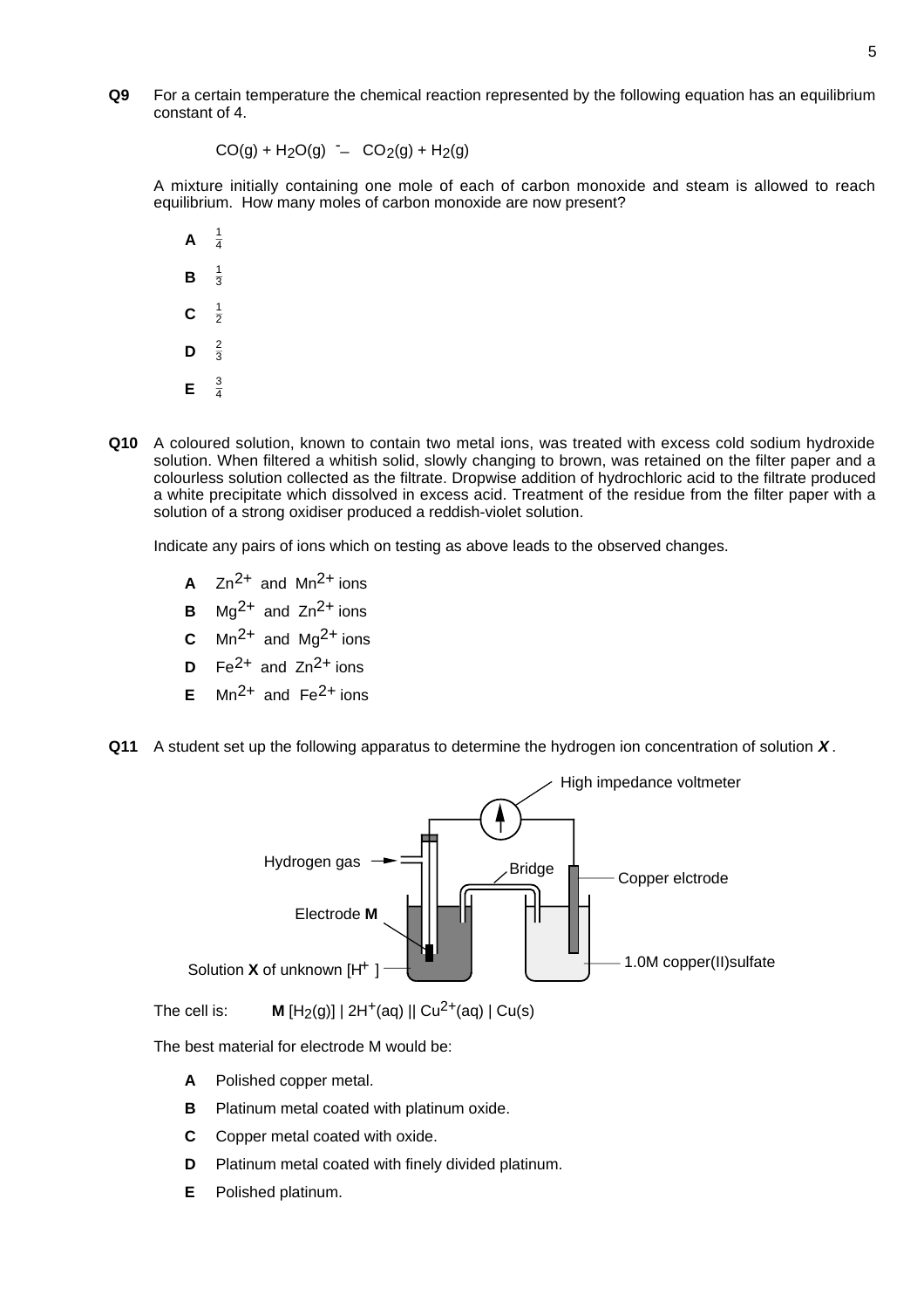- **Q12** The following partial equations focus on chlorine containing species.
	- 1  $Cl_2 \rightarrow OCl^-$ 2  $Cl_2 + I_2 \rightarrow 2ICl$
	- 3  $OCI^{-} \rightarrow ClO_{3}^{-}$
	- 4  $OCI^{\bullet} \rightarrow Cl^{\bullet}$

Is the chlorine oxidised in:

- **A** Reaction 2, 3 and 4.
- **B** Reaction 1 only.
- **C** Reaction 1 and 3.
- **D** Reaction 4 only.
- **E** Reactions 2 and 4 only.
- **Q13** The following graphs show the change in pH of 20 cm<sup>3</sup> of 1M alkali solution when 1M acid solution is added.

Which of the graphs shown below correspond to a titration of aqueous ammonia with nitric acid?

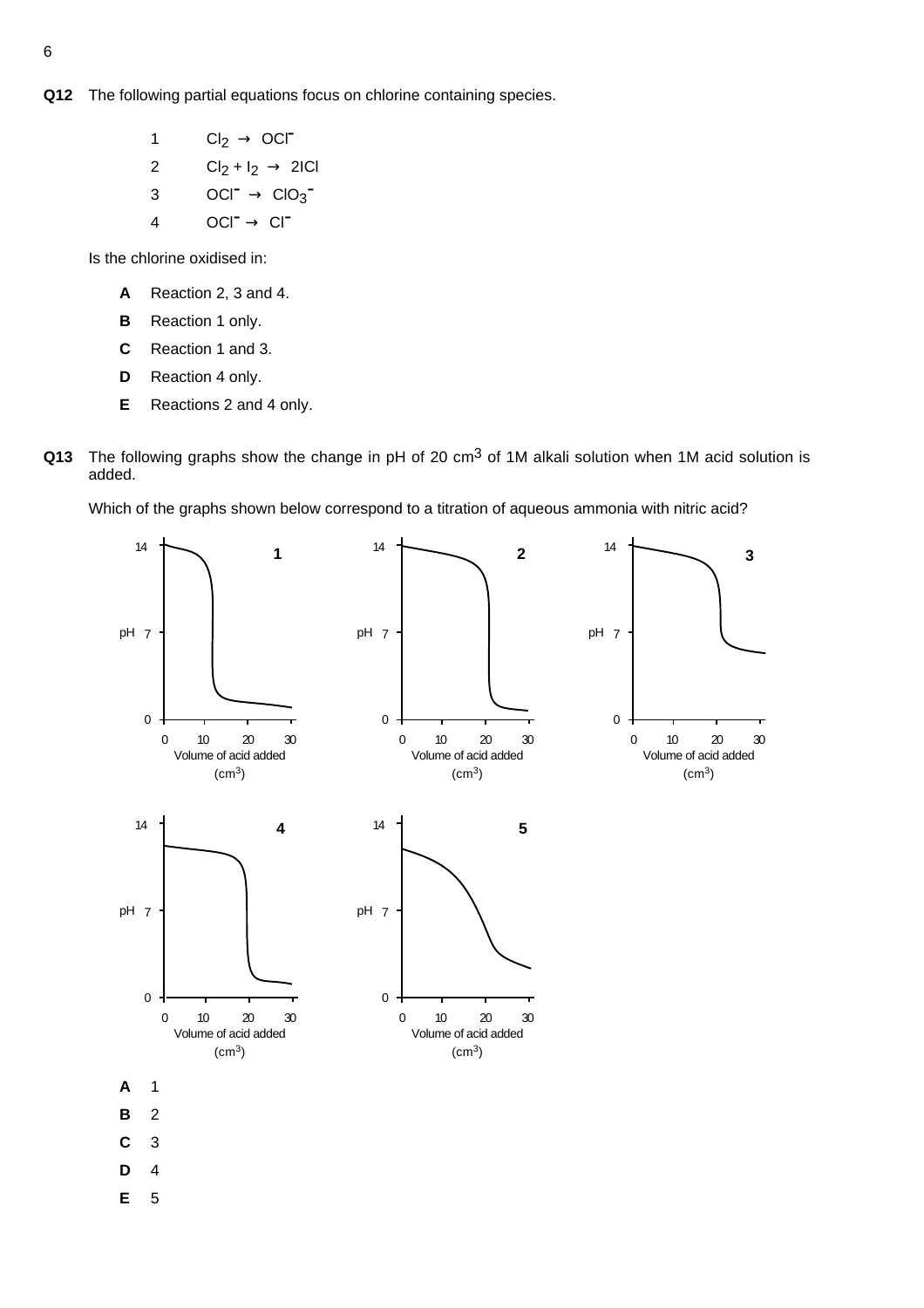| 1 | $M(s) \rightarrow M(g)$                  |
|---|------------------------------------------|
| 2 | $M(s) \rightarrow M^{2+}(g) + 2e^{-}$    |
| 3 | $M(g) \rightarrow M^{+}(g) + e^{-}$      |
| 4 | $M^{+}(g) \rightarrow M^{2+}(g) + e^{-}$ |
| 5 | $M(g) \rightarrow M^{2+}(g) + 2e^{-}$    |

The second ionisation energy of M could be calculated from the energy values associated with:

- $A$  1 + 5
- **B**  $2 + 4$
- **C** 5 3
- $D = 2 1 + 3$
- $E = 1 + 3$
- **Q15** The figure below refers to the preparation of dibromoethane.



The mixture in the flask was heated to about  $170^{\circ}$ C. Ethene (ethylene) was formed and reacted with the bromine in the second test tube to form 1,2-dibromoethane.

 $H_2C = CH_2$  + Br<sub>2</sub>  $\longrightarrow$  CH<sub>2</sub>BrCH<sub>2</sub>Br

Which answer pair best fits the two questions related to this synthesis?

|     | The main purpose of surrounding the $\mathbf{T}$ The 1,2-dibromoethane is usually |
|-----|-----------------------------------------------------------------------------------|
|     | second test tube with freezing mixture was contaminated with excess bromine. This |
| to… | $\parallel$ can be removed by washing with                                        |

| A  |                                                         | increase the rate of reaction   hot concentrated aqueous |  |
|----|---------------------------------------------------------|----------------------------------------------------------|--|
|    | between ethene and bromine.                             | NaOH.                                                    |  |
| в  | solidify any ethanol which has cold dilute aqueous NaOH |                                                          |  |
|    | distilled from the flask                                |                                                          |  |
| C  | minimise the vaporisation of dilute aqueous NaCl        |                                                          |  |
|    | bromine                                                 |                                                          |  |
| D  | prevent hot ethene from cracking concentrated $H_2SO_4$ |                                                          |  |
|    | the test tube                                           |                                                          |  |
| E. | minimise the vaporisation of cold dilute aqueous NaOH   |                                                          |  |
|    | hromine                                                 |                                                          |  |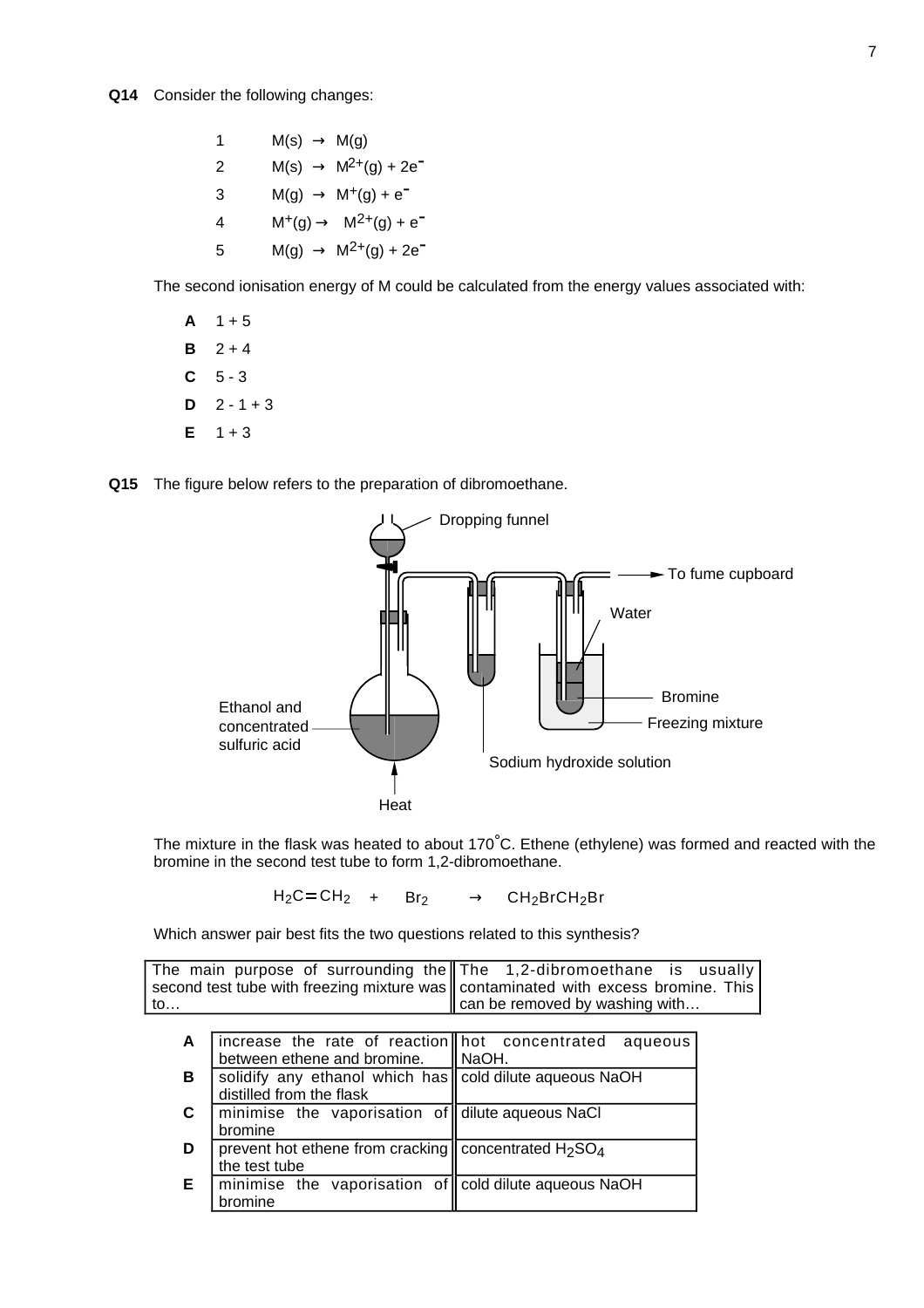## **SECTION B**

Candidates should answer **any three** (3) of the four questions in this section. Be sure that **ALL** relevant working is shown in your answers to numerical questions. You should devote 90 minutes to this section.

**Q16** Dinitrogen monoxide, "laughing gas", is used as an anaesthetic during, for instance, childbirths. It is important that the dinitrogen monoxide is free from other oxides of nitrogen, which are poisonous. The nitrogen monoxide, NO, content can be determined in the following way.

> 1.000 L of the mixture of dinitrogen monoxide and nitrogen monoxide at 19°C and 98.2kPa is bubbled through 100.0 mL of acidified potassium permanganate solution. The nitrogen monoxide is oxidised to nitrate ions, while dinitrogen monoxide does not react at all. The permanganate solution is then titrated with a 0.1000 M iron(II)sulfate solution, of which 39.0 mL are required. A "fresh" 100.0 mL portion of the same permanganate solution requires 50.0 mL of the iron(II)sulfate solution.

- (a) Write the chemical equation for the reaction between iron(II) ions and permanganate ions.
- (b) Write the chemical equation for the reaction between nitrogen monoxide and permanganate ions.
- (c) Calculate the nitrogen monoxide content of the original gas mixture as percentage by volume.

### **Data**

Relative atomic masses: N 14.01; O 16.00; Mn 54.94; Fe 55.85. Standard temperature and pressure (STP): 0°C and 101.3 kPa.

**Q17** Quantitative analysis for carbon and hydrogen was originally carried out using a technique and apparatus (see diagram) originally developed in 1831 by the famous chemist Justus Liebig.



A carefully weighed sample of the organic compound (**C**) is placed in a combustion tube (**A**) and vaporised by heating in a furnace (B). The vapours are swept by a stream of oxygen through a heated copper oxide packing (**D**) and through another furnace (**E**), which ensures the quantitative oxidation of carbon and hydrogen to carbon dioxide and water. The water vapour is absorbed in a weighed tube (**F**) containing magnesium perchlorate and the carbon dioxide is absorbed in another weighed tube (**G**) containing asbestos impregnated with sodium hydroxide.

- (a) (i) 0.04079 g of a pure liquid sample of compound (**C**) containing only carbon, hydrogen and oxygen when combusted produced 0.03357 g of water and 0.08155 g of carbon dioxide. Calculate the percentage by mass of C, H and O present in the compound.
	- (ii) Derive the empirical formula of the compound (**C**).
- (b) (i) To estimate the molar mass of the compound (**C**), 1.0045 g was gasified. The volume, measured at a temperature of 350 K and a pressure of 35.0 kPa, was 0.95 L. What is the molar mass of the compound?
	- (ii) What is the molecular formula of the compound (**C**)?
	- (iii) Draw ten possible structures corresponding to the molecular formula, exclude cyclic structures, stereo isomers, peroxides and unsaturated compounds. There are 18 possible structures.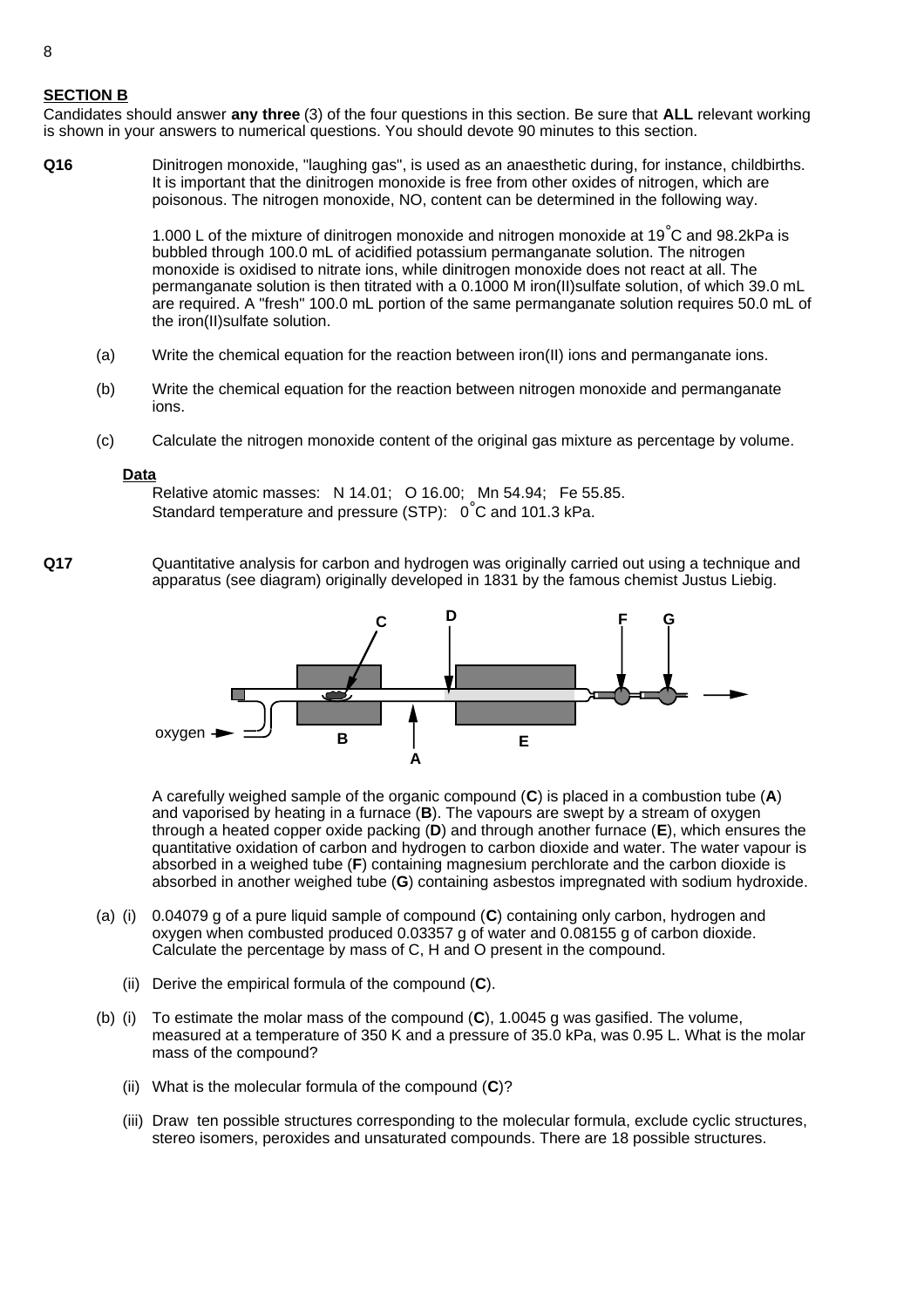- (c) When the compound (**C**) is heated with sodium hydroxide solution two products are formed. Fractional distillation of the reaction mixture yields one of the substances. The other substance is purified by distillation after acidification and appears to be an acid (**L**). What structures are possible for compound (**C**)?
- (d) 0.1005 g of the acid (**L**) was dissolved in water and titrated with 0.1000 M sodium hydroxide solution. 16.75 mL of the sodium hydroxide solution were needed to neutralise the acid. What is the formula of the original compound (**C**)?

### **Data**

Relative atomic masses: C 12.01; H 1.01; O 16.00. Standard temperature and pressure (STP): 0°C and 101.3 kPa. Molar volume of ideal gas at STP: 22.4 L.

**Q18** Many reactions between aqueous salt solutions result in a precipitated product. For example the combination of a silver nitrate solution with a sodium chloride solution yields white "insoluble" silver chloride. As insoluble as AgCl may seem, a tiny fraction is able to firstly dissolve and then dissociate back to aquated  $Ag<sup>+</sup>$  and  $Cl<sup>-</sup>$  ions. An equilibrium is established between the solid AgCl and the solution as shown in the following equation.

 $AaCl(s)$   $\overline{\phantom{nnn}}$   $AaCl(aa)$   $\overline{\phantom{n}}$   $Aa^{+}(aa)$  +  $Cl^{-}(aa)$ 

This equilibrium produces a corresponding reaction quotient.

$$
K = \frac{[Ag^+][Cl^-]}{[AgCl(aq)]}
$$

However as the dissolved AgCl is also in equilibrium with the solid AgCl its concentration is constant and the new reaction quotient, now called solubility product and shown below, may be described only in terms of the concentration of both ions.

$$
K_{SP} = [Ag^+] [CI^-]
$$

It can be seen that if an excess of  $Ag<sup>+</sup>$  or Cl<sup>-</sup> ions are added then by Le Chatelier's principle the K<sub>SP</sub> is exceeded and AgCl is precipitated to restore the equilibrium. Note that K<sub>SP</sub>, like all reaction quotients is without units.

The concept of solubility products is important in the purification of metals. For example pure manganese metal may be obtained electrolytically but often nickel, present as an impurity, will interfere with this process. Nickel ions may be selectively removed as NiS prior to electrolysis by firstly acidifying the solution and then saturating the solution (at STP) with H<sub>2</sub>S. In the correct pH range only NiS precipitates leaving the manganese ions in solution.

- (a) Given that H<sub>2</sub>S behaves as a weak diprotic acid in aqueous solution, derive an expression for the pH of a solution of H<sub>2</sub>S in terms of its  $pK_{a1}$ ,  $pK_{a2}$ , [H<sub>2</sub>S] and [S<sup>2-</sup>].
- (b) If prior to saturation with H<sub>2</sub>S a solution has  $[Mn^{2+}] = 0.50M$  and  $[Ni^{2+}] = 0.01M$ , what will be the pH range in which only NiS precipitates?

## **Data**

Relative atomic masses: S 32.06; H 1.01. Standard temperature and pressure (STP): 0°C and 1 atm. Solubility of  $H_2S(g)$  (STP):  $0.338g/100g$   $H_2O$ . Acid dissociation products for H<sub>2</sub>S:  $pK_{a1} = 7.02$ ;  $pK_{a2} = 12.9$ . Solubility products  $(K_{\text{SP}})$ :  $MnS = 3 \times 10^{-13}$ ;  $NiS = 3 \times 10^{-19}$ . Density of H<sub>2</sub>O at STP: 1.00g/mL.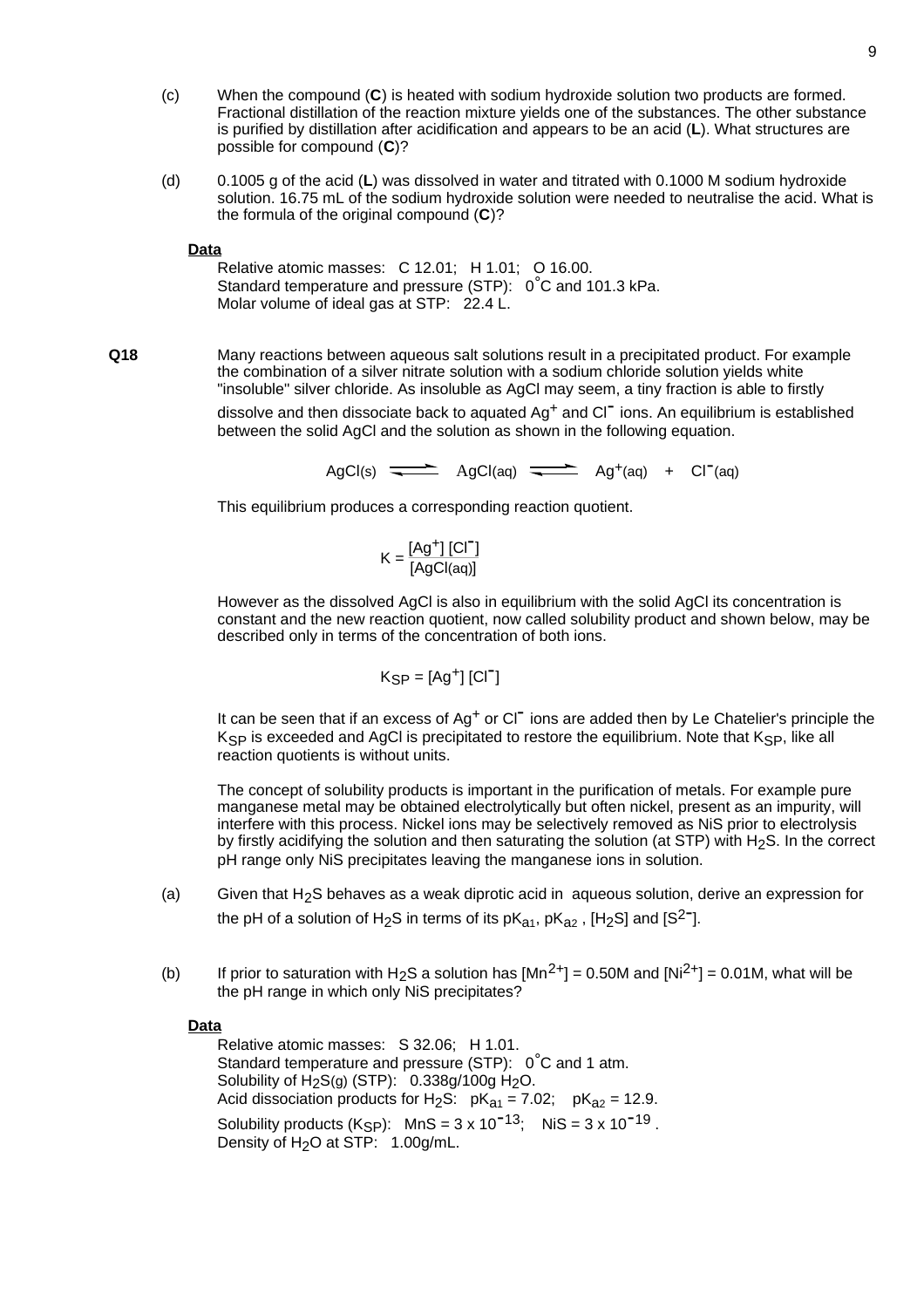**Q19** (a) A molecule is said to have **SYMMETRY** if certain parts can be interchanged with others without altering the appearance of the molecule. For example, the water molecule has a bent structure as shown below.



Rotation of the molecule 180° about an axis which bisects the HOH angle interchanges the two H atoms (labelled H<sub>a</sub> and H<sub>b</sub>) but **does not alter the appearance of the molecule**. This action of rotation through a certain angle leaves the molecule apparently unchanged is called a **SYMMETRY OPERATION**. The axis about which the operation was performed is known as an AXIS OF SYMMETRY and is said to be two fold, written C<sub>2</sub>, as the operation must be performed twice in order to return  $H_a$  ( or  $H_b$ ) to its original position —



In general, if the molecule has to be rotated n times to return it to its original position then the axis of symmetry is designated  $C_n$ .

How many axes of symmetry do each of the following three molecules possess? Show them on a clearly labelled diagram.



(b) (i) A second type of symmetry operation involves **reflection** of all the atoms through a mirror plane which passes through the molecule. For example, a mirror plane lying along the  $C_2$  axis of our water molecule and perpendicular to the HOH plane interchanges  $H_a$  and  $H_b$  without altering the appearance of the molecule —